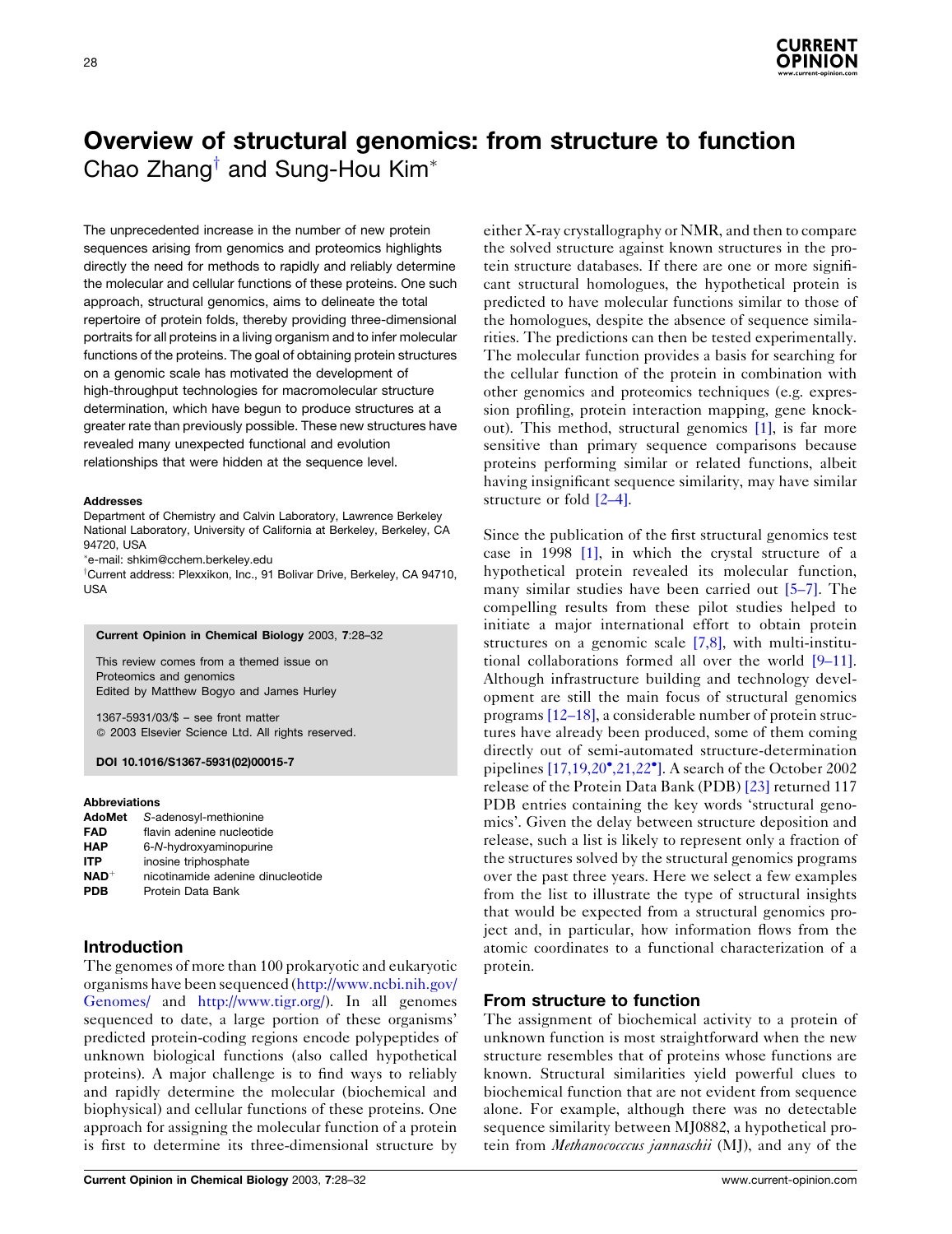

The structure-based sequence alignment of the AdoMet-binding region of methyltransferases. Included in the alignment are four methyltransferases identified by the structural genomics approach, MJ0882, MJ0697, HI0319/YecO and MT0146/CbiT, and six previously known methyltransferases, catechol O-methyltransferase (COMT), histamine N-methyltransferase (HNMT), phenylethanolamine N-methyltransferase (PNMT), cytosine-5-methyltransferase Hhal, chemotaxis receptor methyltransferase CheR, and protein arginine methyltransferase 3 (PRMT3). Secondary structure elements of MJ0882 are marked above the alignment. B-Strands and  $\alpha$ -helices of individual proteins are highlighted in blue and red shades, respectively. Conserved residues are shown in yellow shade. The residues important for AdoMet binding are indicated by purple circles.

known methyltransferases, the crystal structure of MJ0882 (PDB code: 1 dus; deposited in January 2000  $[24]$ ) revealed an S-adenosyl-methionine (AdoMet)dependent methyltransferase fold. The methyltransferase activity of MJ0882 inferred from the structure was subsequently confirmed by biochemical experiments. Structural genomics has also led to the discovery of two other unsuspected methyltransferases. The first is a previously unannotated protein from Haemophilus influenzae, HI0319/YecO, whose structure had a methyltransferase fold and a bound S-adenosyl-homocysteine (the methylation by-product)  $[25]$ . The second protein, MT0146/CbiT from Methanobacterium thermoautotrophi $cum$ , was originally annotated as a precorrin decarboxylase. The structure of MT0146, however, showed the canonical AdoMet-depdendent methyltransferase fold, suggesting a reclassification of the enzymatic function of the protein  $[26^{\circ}]$ . In addition, there is at least one earlier report of an AdoMet-dependent methyltransferase suggested by structure  $[27]$ . MJ0697 is likely to be a rRNA methyltransferase on the basis of its homology to the yeast protein fibrillarin, which is essential for pre-rRNA maturation  $[28]$ . The fact that methyltransferases have been identified repeatedly in structural genomics projects suggests that many methyltransferases may have been overlooked by the current genome annotations. A structure-based sequence alignment of MJ0697, MJ0882, HI0319 and MT0146 with other methyltransferases of known structures revealed moderate sequence conserva-

tion in the core AdoMet-binding region of the enzymes (Figure 1). A hidden-Markov model [29] built using such an alignment has demonstrated much higher sensitivity in detecting unannotated methyltransferases (Zhang C, Kim S-H, unpublished data).

The unexpected presence of a ligand in the structure of a hypothetical protein can also help to infer its biochemical function and can be readily tested experimentally. This was the case with protein MJ0577 where ATP was fortuitously co-crystallized with the protein, which immediately suggested a possible role of the protein in ATP hydrolysis [1]. The ATP-binding pocket of MJ0577 contains some of the motifs commonly found in nucleotide-binding proteins, but has a different sequential arrangement of the motifs compared with others, and thus has evaded the detection of existing motif-based search methods. In another example, the MT0150 protein was found to be co-purified and co-crystallized with  $NAD^+$ , and the structure later solved has a nucleotide-binding fold similar to several nucleotidyltransferases [19]. Additional biochemical studies have confirmed that MT0150 has nicotinamide mononucleotide adenylyltransferase activity, and the solved structure corresponds to the productbound form of the enzyme. It is worth noting that the bound ligand does not have to be the natural ligand or cofactor to be useful for understanding the function. When other biological information is available, a fortuitously trapped buffer molecule can sometimes shed

#### Figure 1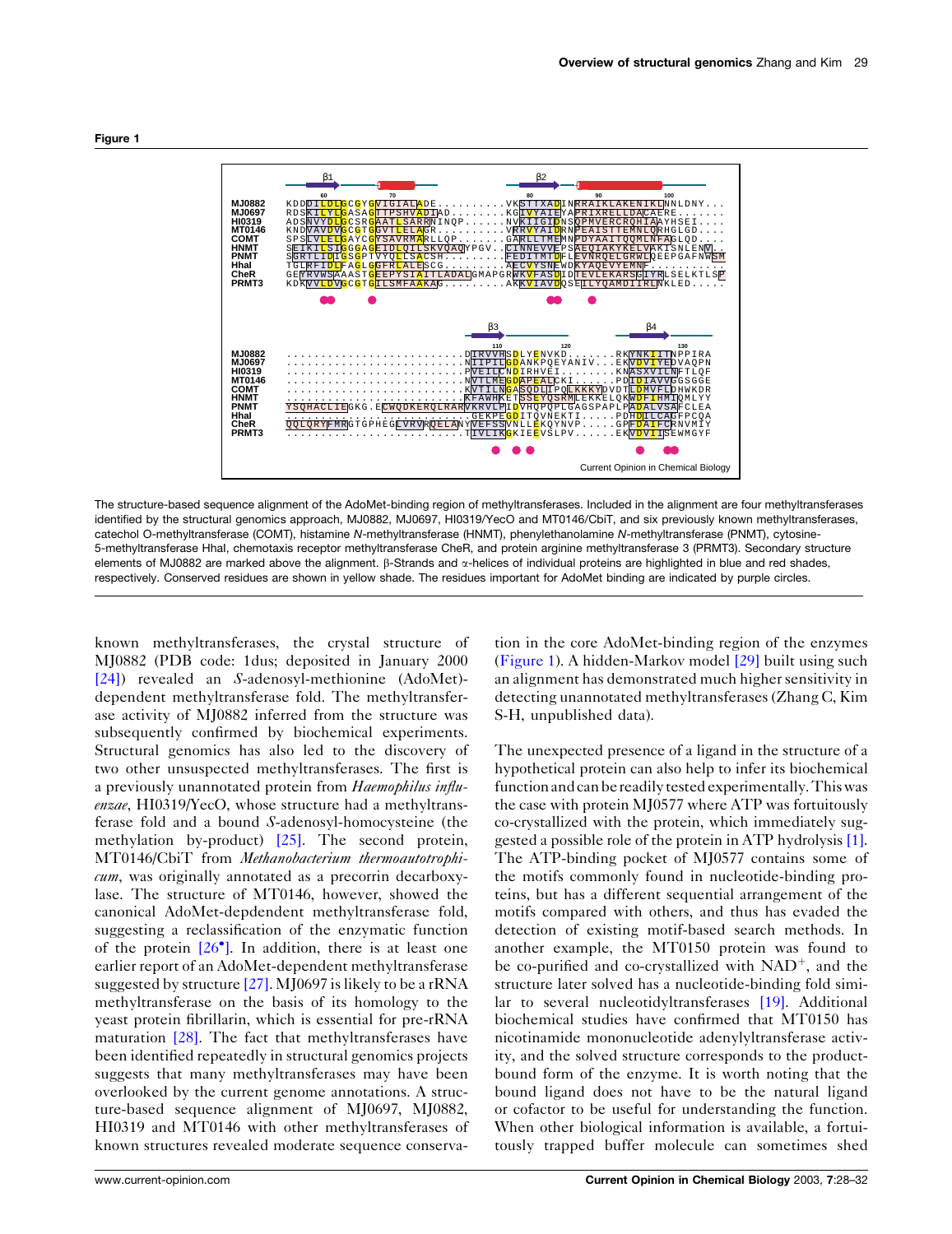<span id="page-2-0"></span>light on the possible biochemical function of the protein. For example, the structure of the *Thermotoga maritime* protein TM0423 included a Tris buffer molecule bound in the enzyme's active site, which seemed to mimic a glycerol substrate and suggested that TM0423 is a glycerol dehydrogenase  $[20^{\circ}]$ .

Structure-based function assignments can suggest possible biochemical function and, sometimes, the cofactors or substrates, of a hypothetical protein. In cases when the protein has known cellular function, the knowledge of the biochemical function helps to reveal the molecular mechanism for a cellular process. The study of the thymidylate synthase-complementing proteins offers an interesting example where independent projects converge to give functional and structural characterization of an important protein family. Found almost exclusively in organisms that lack thymidylate synthase, thymidylate synthase-complementing proteins synthesize the essential DNA precursor thymidylate by an alternative pathway. The exact mechanism of the pathway had been unknown until very recently; a combination of biochemical and structural studies revealed a novel flavin-dependent mechanism for thymidylate synthesis  $[20^{\circ}, 30^{\circ}]$ . The structure of a member of the thymidylate synthase-complementing proteins from T. maritime, TM0449, has been solved as part of a structural genomics programme  $[20^{\circ}]$ . The structure revealed a large pocket in the centre of a TM0449 tetramer and a bound flavin adenine nucleotide (FAD) molecule in each of the four equivalent putative active sites in the pocket. Independent biochemical assays of another member (ThyX) of the same protein family indicated that the activity of the enzyme was dependent on reduced flavin nucleotides  $[30^{\circ}]$ . These

results, together with the fact that FAD-binding residues are highly conserved in the ThyX protein family, suggest that FAD is the genuine cofactor for the alternative thymidylate synthesis pathway. The delineation of this mechanism has important implications for the evolution of DNA synthesis machineries and the design of new antimicrobial strategies.

Even when there are no bound ligands or close structural homologues of a hypothetical protein, the three-dimensional structure of the protein can, sometimes, suggest one or more testable molecular and cellular functions. The case of MJ0226 particularly illustrates how knowledge of a structure can lead to simple experiments that provide immediate insights into both biochemical and cellular functions  $[5]$ . Although the structure of MJ0226 has a new fold, it has limited structural similarity with a group of nucleotide-binding proteins (using the program DALI  $[31]$  with a Z score below 4). Nucleotide-binding assays on MJ0226 showed that the protein interacts with both ATP and GTP and that MJ0226 has weak nucleotide triphosphatase activity. Subsequent analysis found that xanthine triphosphate (XTP) and inosine triphosphate (ITP) are better substrates for MJ0226. On the basis of the structural and biochemical information, and an observation that  $M$ [0226 is homologous  $(30\% \text{ sequence identity})$ ] to yeast HAM1 protein, which is required for the survival of yeast in the presence of modified bases [32], it has been proposed that the cellular function of MJ0226 may be to prevent mutations by protecting DNA from incorporation of modified purine bases such as dXTP or dITP. This prediction has recently been confirmed by a complementation experiment (Y Pavlov, personal communication; Figure 2). When MJ0226 is overexpressed in *Escherichia* 



# MJ0226 overexpression protects E. coli host from toxic effect of HAP. When E. coli was transformed with plasmids without (left) and with MJ0226 (right), E. coli without MJ0226 dies where HAP is spotted (central circular regions in both photos) but E. coli with MJ0226 survives.

#### Figure 2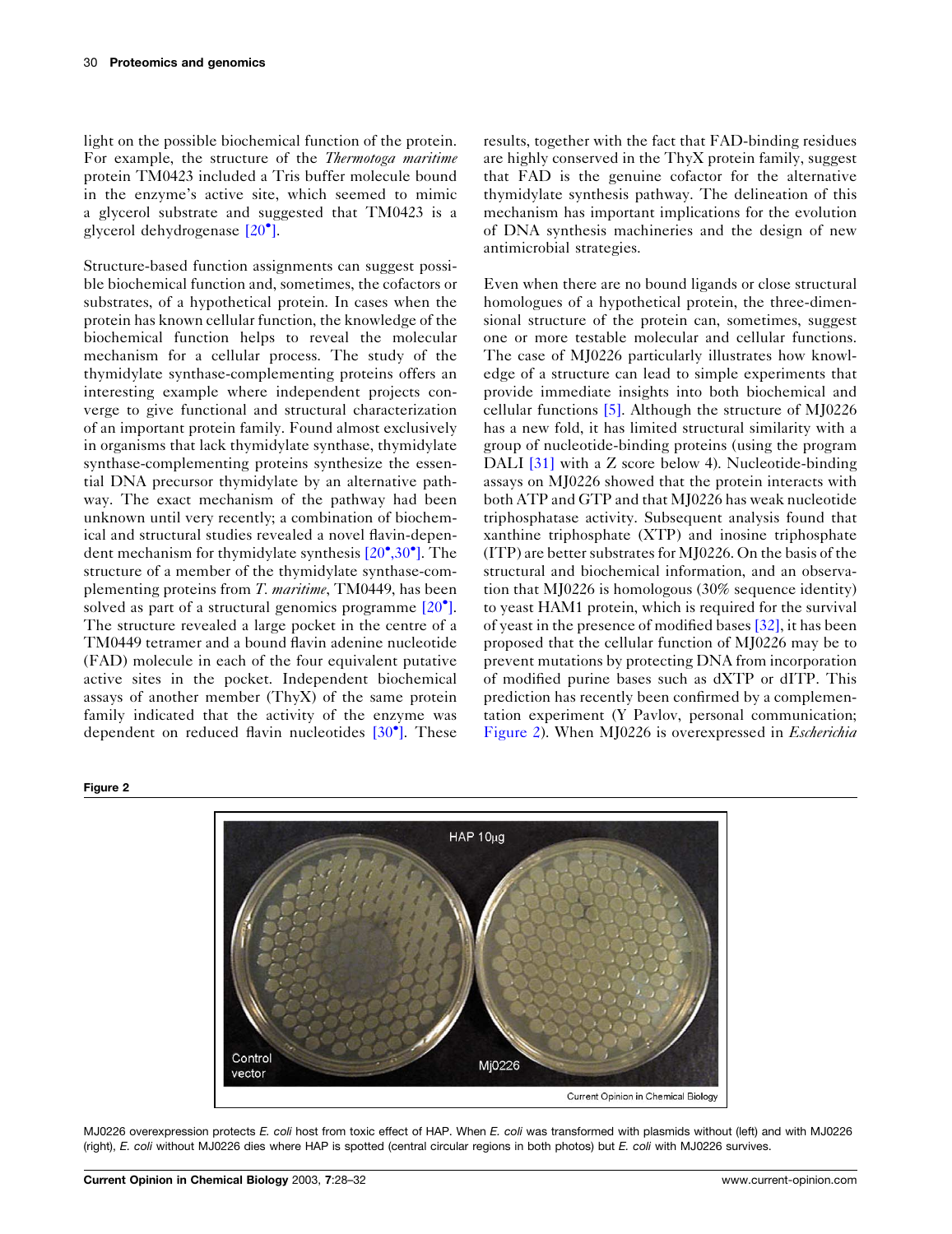<span id="page-3-0"></span>coli, the host strain is protected both from toxic and mutagenic effects of base analogue 6-N-hydroxyaminopurine (HAP).

Another principal goal of structural genomics is to populate the protein structure or fold space  $[33-35]$ , thereby providing representative structures for all existing protein families. This implies that a large fraction of the new structures produced by structural genomics projects would not have close structural homologues in the current protein database, and thus their functional assignments remain a challenge. An analysis of the 117 PDB entries mentioned above indicates that the structures contributed by structural genomics show a much higher probability of revealing new folds or new variations of existing folds than other PDB structures deposited during the same period of time. This vindicated the target selection strategies that have been employed by various structural genomics consortia to maximize the information return of structure determination  $[36-40]$ . When a new fold is revealed, the universe of known protein folds is enriched, and once the function is determined from its structure and other means, novel structure–function relationships are established. With improved understanding of the structure–function relationships of proteins, structural bioinformatics tools can play an important role in expediting this process. Meanwhile, homology modeling using the solved structure as a template enables a structural description and function prediction of a large number of protein sequences that fall within the 'modeling distance'  $[41, 42^{\bullet}, 43, 44]$ .

# **Conclusions**

In summary, structural genomics is likely to reveal to us a global view of the protein structure universe and to complement other genomic and proteomic technologies in providing molecular functions of many proteins of unknown function. This opens the perspective that, in a foreseeable future, many cellular processes can be correlated to the physics and chemistry of the individual proteins or fold domains involved in the processes.

# **Acknowledgements**

We thank all authors who have deposited their structures under the structural genomics category. We acknowledge the support of the NIH grant GM62412 for most of the structures cited in this article. We thank Dr Y Pavlov of the National Institute of Environmental Health Sciences and Dr Ye Sun Han of Korea Institute of Science and Technology for the complementation experiment shown in Figure 2.

## References and recommended reading

Papers of particular interest, published within the annual period of review, have been highlighted as:

- of special interest
- •• of outstanding interest
- Zarembinski TI, Hung LW, Mueller-Dieckmann HJ, Kim KK, Yokota 1. H, Kim R, Kim SH: Structure-based assignment of the biochemical function of a hypothetical protein: a test case of structural genomics. Proc Natl Acad Sci USA 1998, 95:15189-15193.
- $2<sup>1</sup>$ Kim SH: Shining a light on structural genomics. Nature Struct Biol 1998, 5:643-645.
- 3. Murzin AG: How far divergent evolution goes in proteins. Curr Opin Struct Biol 1998, 8:380-387.
- 4. Aloy P, Oliva B, Querol E, Aviles FX, Russell RB: Structural similarity to link sequence space: new potential superfamilies and implications for structural genomics. Protein Sci 2002, 11:1101-1116.
- Hwang KY, Chung JH, Kim SH, Han YS, Cho Y: Structure-based  $5<sub>1</sub>$ identification of a novel NTPase from Methanococcus jannaschii. Nat Struct Biol 1999, 6:691-696.
- Boaaon TJ, Shan WS, Santagata S, Myers SC, Shapiro L:  $6^{\circ}$ Implication of tubly proteins as transcription factors by<br>structure-based functional analysis. Science 1999, 286:2119-2125
- Campbell ID: Timeline: the march of structural biology. Nat Rev Mol Cell Biol 2002, 3:377-381.
- Stevens RC, Yokoyama S, Wilson IA: Global efforts in structural genomics. Science 2001, 294:89-92.
- Terwilliger TC: Structural genomics in North America. Nat Struct  $\mathbf{Q}$ Biol 2000. 7:935-939.
- 10. Yokoyama S, Matsuo Y, Hirota H, Kigawa T, Shirouzu M, Kuroda Y, Kurumizaka H, Kawaquchi S, Ito Y, Shibata T et al.: Structural genomics projects in Japan. Prog Biophys Mol Biol 2000,<br>73:363-376.
- 11. Heinemann U: Structural genomics in Europe: slow start, strong finish? Nat Struct Biol 2000, 7:940-942.
- 12. Dieckman L. Gu M. Stols L. Donnelly MI. Collart FR: High throughput methods for gene cloning and expression. Protein Expr Purif 2002, 25:1-7.
- 13. Pedelacq JD, Piltch E, Liong EC, Berendzen J, Kim CY, Rho BS, Park MS, Terwilliger TC, Waldo GS: Engineering soluble proteins for structural genomics. Nat Biotechnol 2002, 20:927-932.
- 14. Chayen NE, Saridakis E: Protein crystallization for genomics: towards high-throughput optimization techniques. Acta Crystallogr D 2002, 58:921-927.
- 15. Villaseñor A, Sha M, Thana P, Browner M: Fast drops: a high-throughput approach for setting up protein crystal screens. BioTechniques 2002, 32:184-189
- 16. Karain WI, Bourenkov GP, Blume H, Bartunik HD: Automated mounting, centering and screening of crystals for high-throughput protein crystallography. Acta Crystallogr D 2002. 58:1519-1522.
- 17. Rupp B, Segelke BW, Krupka HI, Lekin T, Schafer J, Zemla A, Toppani D, Snell G, Earnest T: The TB structural genomics consortium crystallization facility: towards automation from protein to electron density. Acta Crystallogr D 2002, 58:1514-1518.
- 18. Bhavesh NS, Panchal SC, Hosur RV: An efficient high-throughput resonance assignment procedure for structural genomics and protein folding research by NMR. Biochemistry 2001, 40:14727-14735.
- 19. Christendat D. Yee A. Dharamsi A. Kluger Y. Savchenko A. Cort JR. Booth V, Mackereth CD, Saridakis V, Ekiel I et al.: Structural proteomics of an archaeon. Nat Struct Biol 2000, 7:903-909.
- 20. Lesley SA, Kuhn P, Godzik A, Deacon AM, Mathews I, Kreusch A,
- Spraggon G, Klock HE, McMullan D, Shin T et al.: Structural genomics of the Thermotoga maritima proteome implemented in a high-throughput structure determination pipeline. Proc Natl Acad Sci USA 2002, 99:11664-11669.

This paper describes the high-throughput structural determination pipeline designed and implemented at Syrrx Corp. and the Joint Center for Structural Genomics. The results of the application of the pipeline to the proteome of thermophillic bacterium Thermotaga maritima are presented. Of the two structures used as examples of the final outputs of the pipeline, the structure of thymidylate synthase-complementing protein TM0423 is of particular interest. The presence of four FAD molecules in the central active site of the TM0423 tetramer suggests a flavin-dependent mechanism in the alternative thymidylate synthesis pathway.